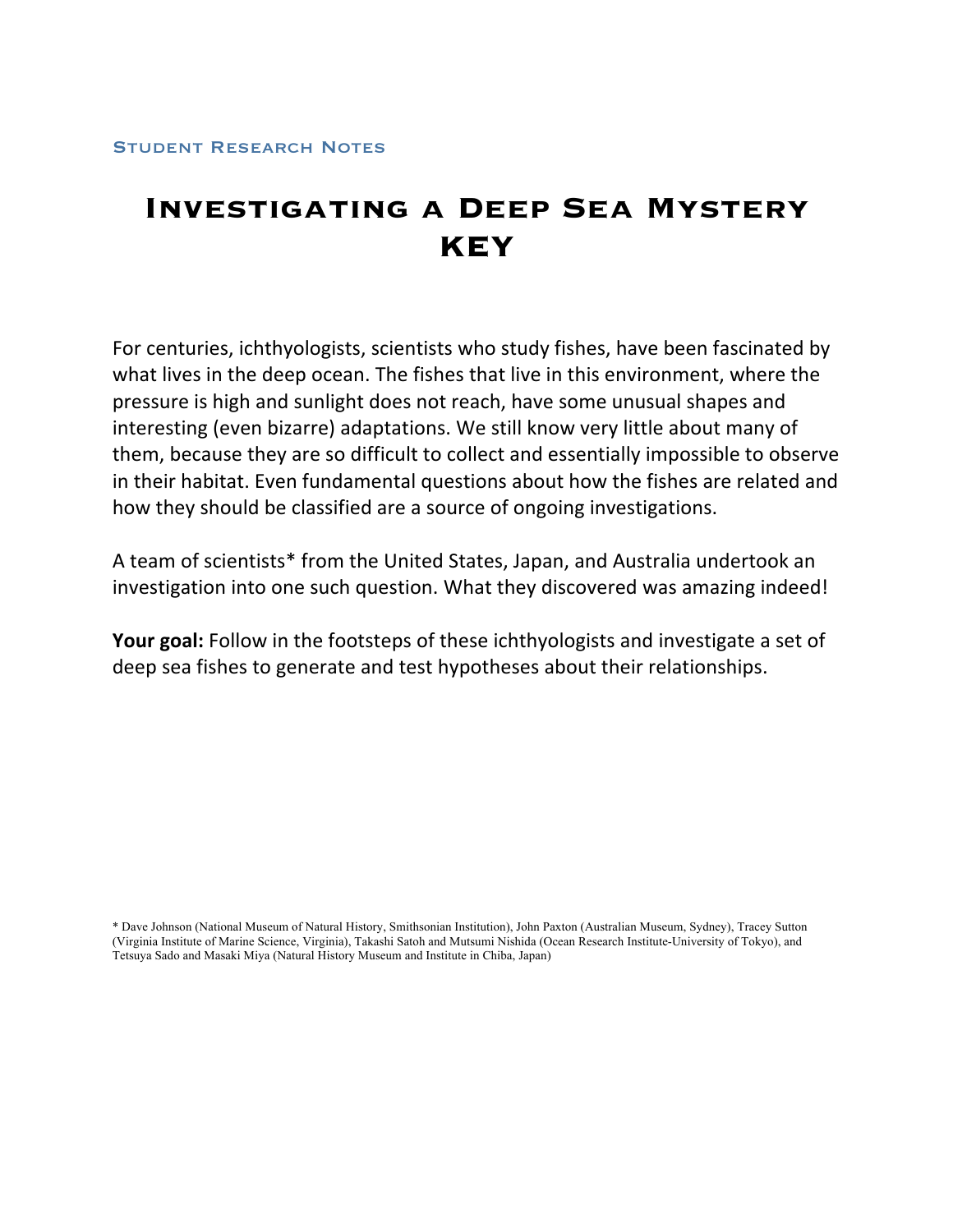#### PART I - INTRODUCTION - WHAT IS A FISH?

# **What
is
a
fish?**

Draw a picture of a fish. Be sure to include and label the features you think all fishes have and can
be
used
to
identify
something
as
a
fish.
Make
a
list
of
other
important
behaviors
or
traits that
all
fishes
have.

### **Fish
Checklist**

After reading What is a fish?, create a checklist you could use to determine if something is a fish.

| Lives in water             |
|----------------------------|
| Has a cranium              |
| <b>Has gills</b>           |
| <b>Has fins</b>            |
| Cold blooded (ectothermic) |
| <b>Has scales</b>          |

What are some exceptions to the general fish characteristics you listed?

*Some
fish
do
not
have
scales Some
fish
have
lung
structures Some
fish
are
essentially
warm
blooded
(endothermic)*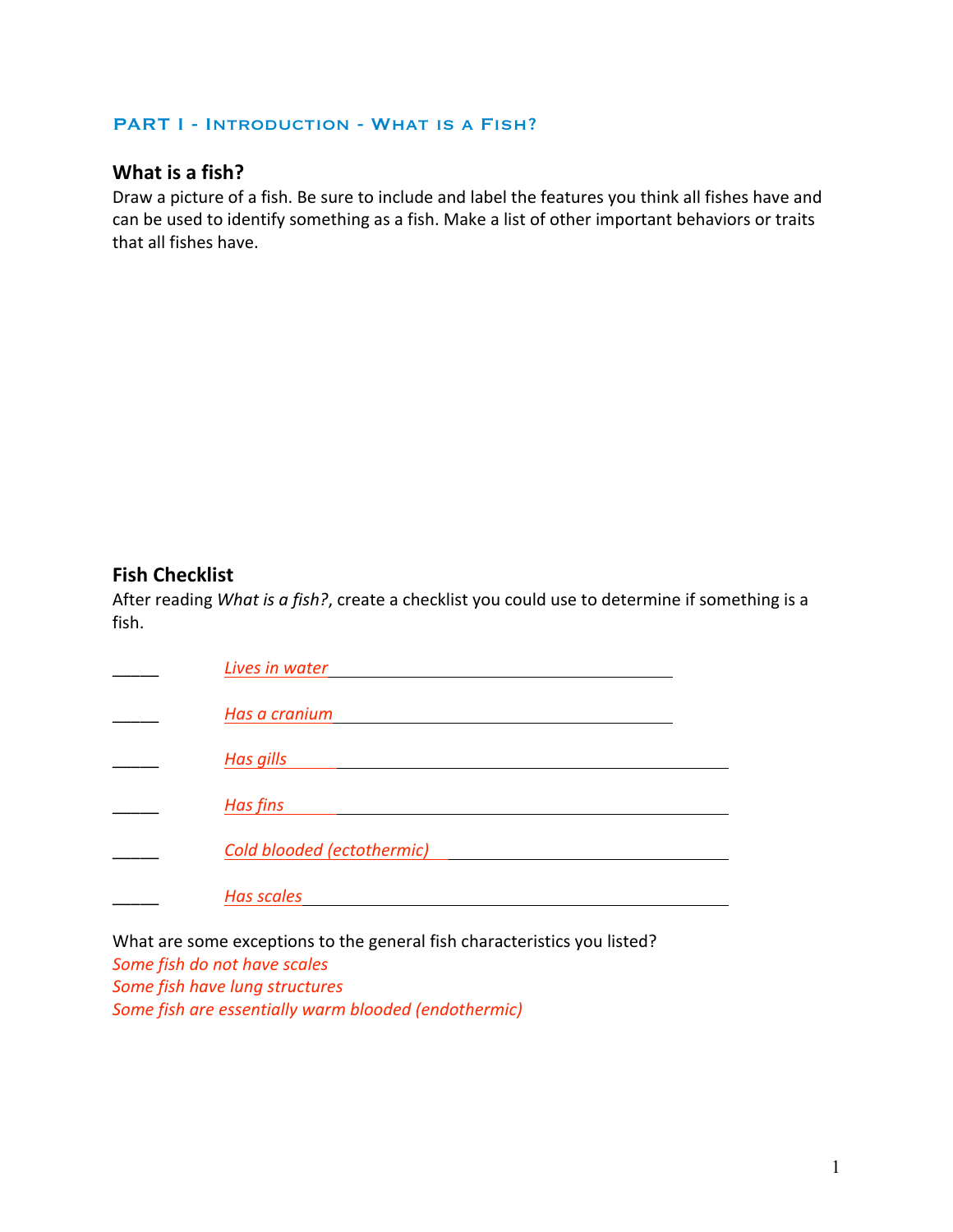PART I - INTRODUCTION - WHAT IS A FISH?

**What
is
a
Fish
Notes:**

### PART II - CLASSIFYING SOME UNUSUAL FISH

# **Notes:
Deep
Sea
Fish
Classification**

What did you learn about the deep-sea fishes that you classified? *Answers
will
vary.*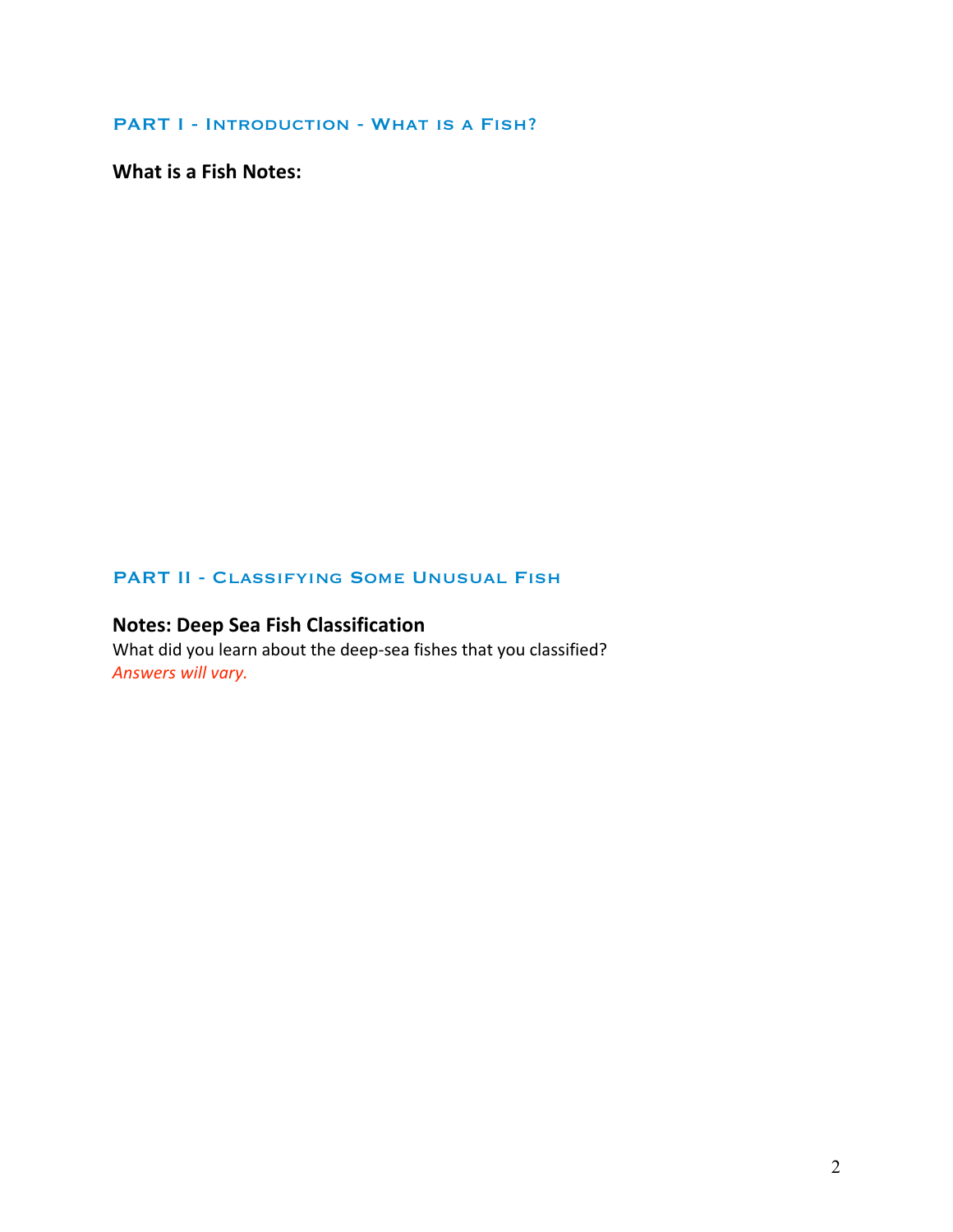#### PART III - Looking for Patterns in Collection Data

| Number of        | Cetomimidae        | Megalomycteridae      | Mirapinnidae     |
|------------------|--------------------|-----------------------|------------------|
| specimens        | <b>Whalefishes</b> | <b>Bignose fishes</b> | <b>Tapetails</b> |
| collected        |                    |                       |                  |
| Total            | 600                | 65                    | 120              |
| <b>Adults</b>    | 600                | 65                    | 0                |
| <b>Immature</b>  | 0                  | 0                     | 120              |
| <b>Females</b>   | 600                | 0                     | 7                |
| <b>Males</b>     | 0                  | 65                    | 7                |
| Size (mm)        | 26-408             | 34-68                 | $5 - 56$         |
| Depth caught (m) | <b>Below 1000</b>  | <b>Below 1000</b>     | Above 200        |
|                  |                    |                       | 1 caught below   |
|                  |                    |                       | 200              |

### **Fish
Collection
Data
Table**

The table above is a summary of data from members of the three clades that has been collected
by
scientists
over
many
years.
Take
a
close
look
at
the
data.
What
patterns
do
you observe?

*Students
should
notice
that
all
the
collected Whalefish specimens are
adult
females,
all Bignose specimens are
adult
males,
and
the
only
Tapetails
caught
are
immature. They
should
also
see that
all
but
one Tapetail was
collected
above
200m,
whereas
individuals
from
the
other
two groups
are
all
found
at
depths
below
1000m.
They
may
also
observe
many
more
Whalefishes have
been
collected than the
other
two
groups.
Tapetails
have
a much
smaller
minimum size than
the
other
two
groups and Whalefishes
grow
to
be
the
largest.*

#### How
does
this
data
impact
the
Three
Clade
Hypothesis?

The patterns in the data call into question that these fishes belong in three different clades. One would expect to see males and females, larva and adults among the specimens of each group if *they
were
indeed
separate
clades.*

What is an alternative explanation or hypothesis to explain the patterns in the data? The members of the different fish groups are really members of the same clade and represent different sexes and life stages. This represents the Single Clade Hypothesis that the students will *be
investigating.*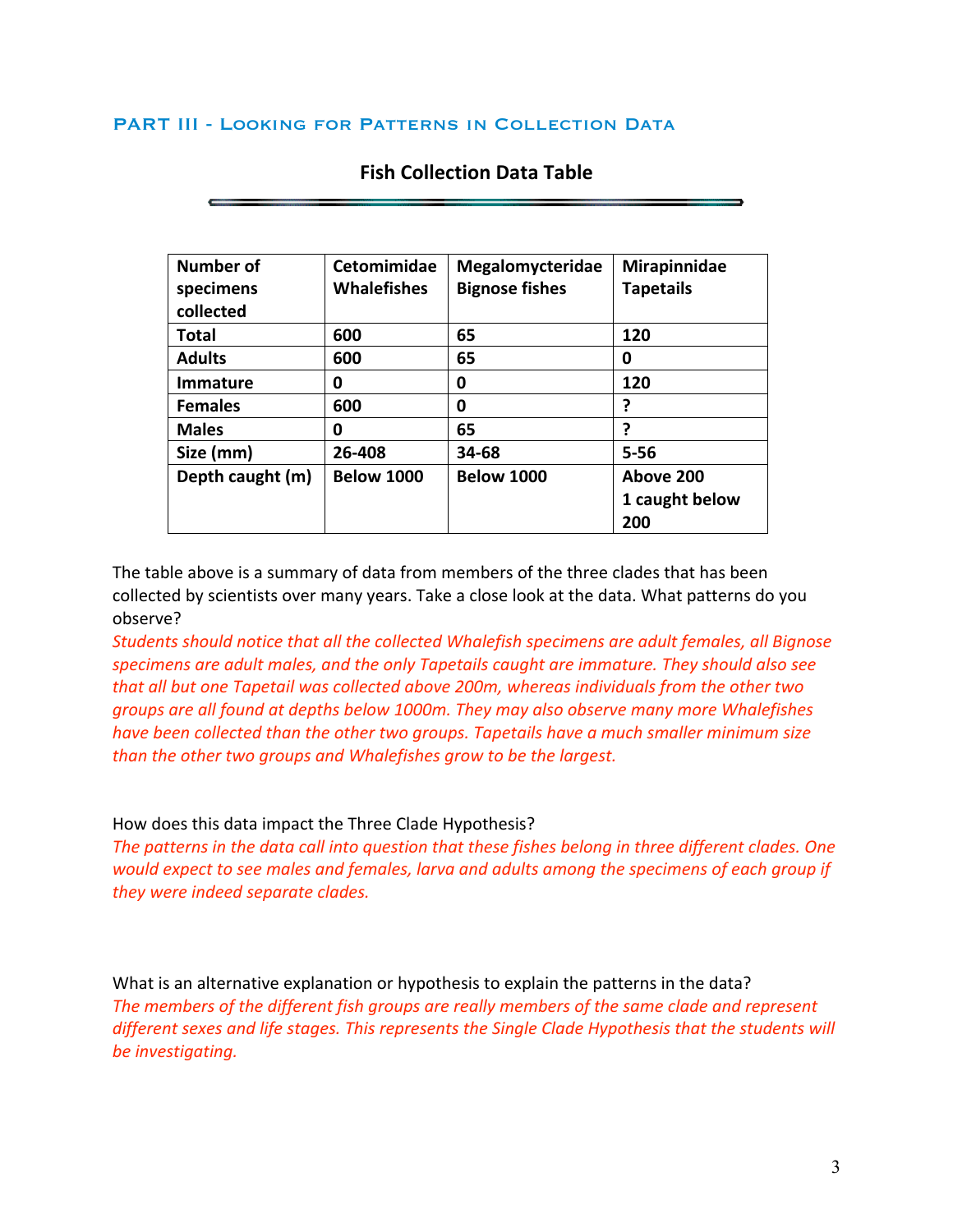### PART III - Looking for Patterns in Collection Data

# **Two
Hypotheses
to
Test**

#### 1. *Three
Clade
Hypothesis*

The three types of fishes are in three different clades. The patterns in the data could be a result of incomplete sampling (i.e. we have not yet caught representatives of each of the sexes and *growth
forms).*

#### 2. *Single
Clade
Hypothesis*

The fishes are all part of the same clade. Whalefishes, Bignose fishes and Tapetails are the female, male and larval forms of species within the same clade. The huge differences seen *between
Whalefishes and
Bignose
fishes are
the
result
of
extreme
sexual
dimorphism.
Tapetails*  are the larval forms that transform into the adult forms (Whalefishes and Bignose fishes).

What types of data would you like to collect to help you test the hypotheses? *Answers
will
vary.*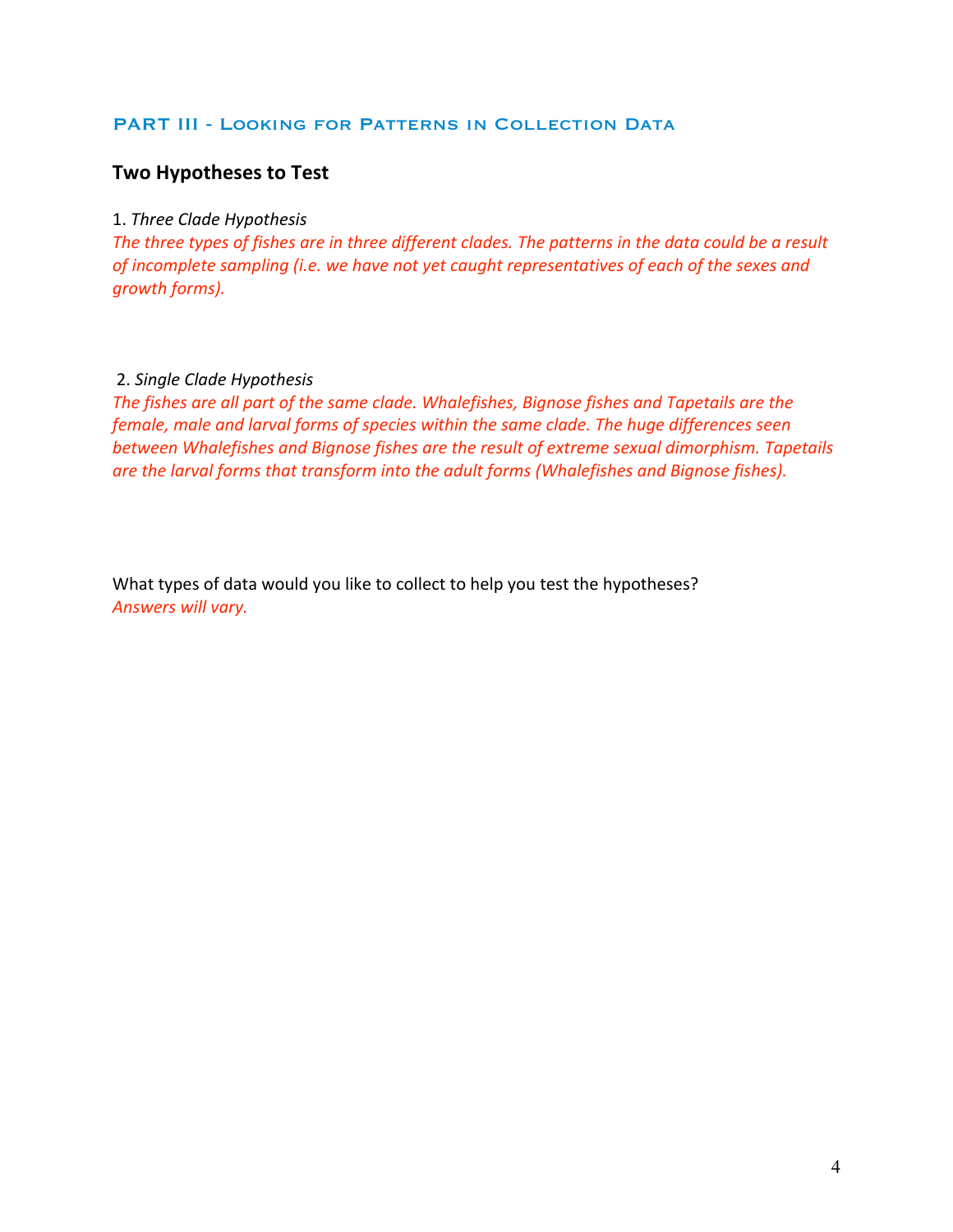### PART IV - Testing Hypotheses – Using Morphology

### **Testing
Hypotheses
Using
Morphology**

Testing hypotheses involves using different types of data to evaluate each explanation. You will use
three
different
types
of
morphological
data
to
test
the
two
hypotheses
that
explain
the classification
and
relatedness
of
the
deep
sea
fish
specimens:
gut,
muscle,
and
gill.

# **Gut
Morphology**

Use the Gut Morphology Card to make observations about each fish group's internal anatomy associated with feeding. In the table below, use a checkmark "√" to indicate which fishes have a normal presence of the feature. If a fish does not have a feature, leave it blank. If the feature is
an
unusual
size
or
shape
make
a
note
in
the
table.

| <b>Feature</b>            | <b>Whalefishes</b> | <b>Bignose fishes</b> | <b>Tapetails</b> |
|---------------------------|--------------------|-----------------------|------------------|
| <b>Stomach</b>            |                    |                       | distended        |
| <b>Esophagus</b>          |                    |                       |                  |
| Liver                     |                    | enlarged              |                  |
| Intestine                 |                    |                       |                  |
| <b>Other observations</b> |                    | enlarged testes       |                  |

What inference might you make about the feeding habits of each fish?

Whalefishes have normal gut structures so they must have typical feeding habits of fish. *The
lack
of
an
esophagus
and
stomach in
Bignose
fishes
suggests
that
theses
fishes do
not
feed.*  They do have a very large liver that could provide a nutrient reserve. Therefore, it could be inferred that these adults must obtain food reserves in an earlier stage of development, such as in the larval stage, which are then stored in the enlarged liver. The enlarged testes suggest that they are males that are able to reproduce. Since some Tapetails are found with distended guts full of more copepods than could be digested in a short timeframe, one could infer that this *serves
as
a
food
reserve
for
later
use.* 

What do these data suggest about the accuracy of each hypothesis? *This
evidence
does
not
impact
the Three
Clade
Hypothesis.* 

### *This
line
of
evidence
best
supports
the Single
Clade
Hypothesis.*

*If
Bignose
fishes
were
a
separate
clade,
they
would
not
be
able
to
survive
without
a
stomach* and an esophagus to obtain food. However, if Tapetails are larvae, then it is possible that the nutrients in the distended stomachs of Tapetails are transformed into the large liver seen in *Bignose
fishes
or
adult
males.
These
adult
males
could
live
off
this
reserve
and
would
not
need*  to search for food. The enlarged testes suggest that these fish have a sole mission to reproduce.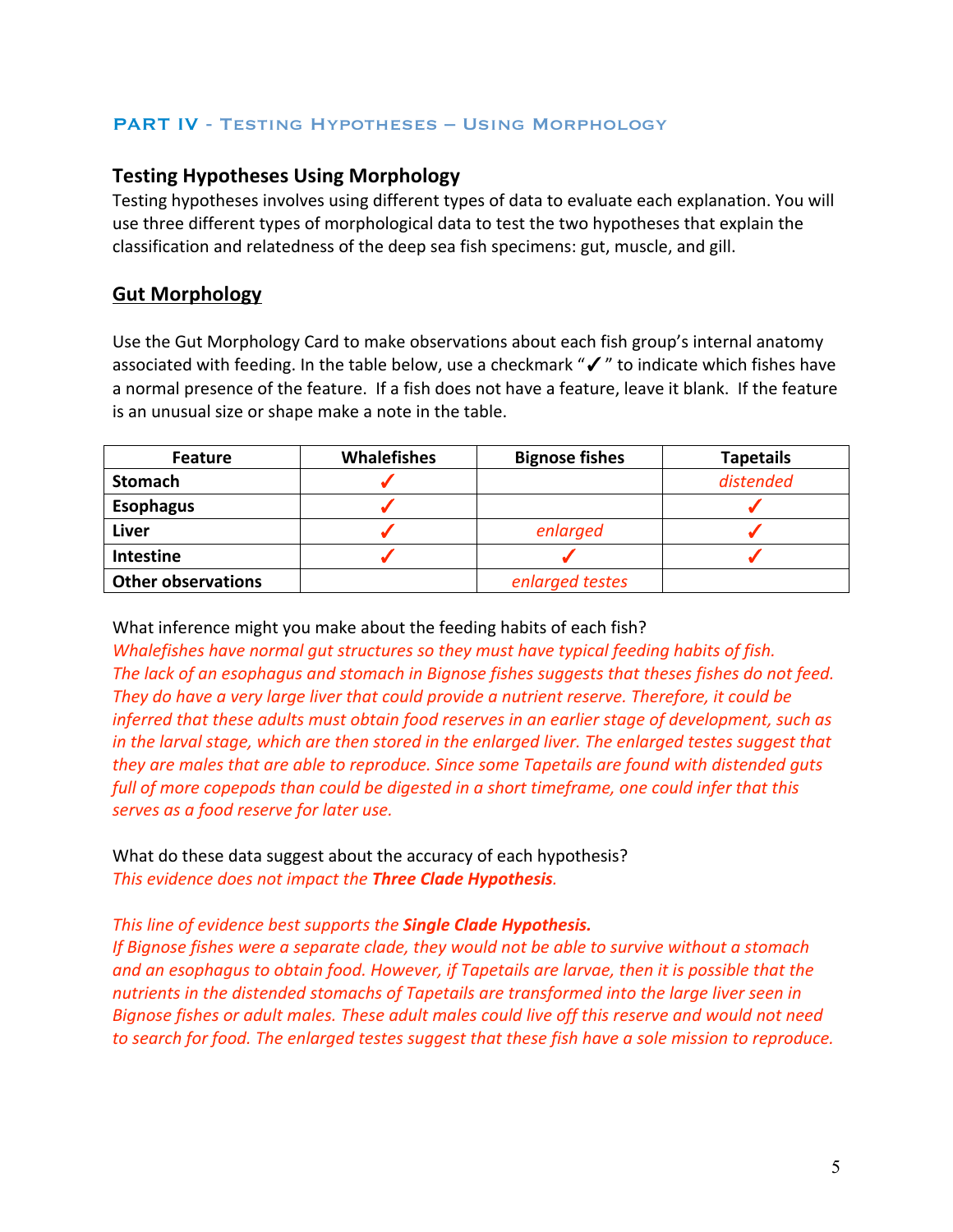# **Muscle
Morphology**

Use the Muscle Morphology Card to make observations about the relative proportion of red muscle tissue visible in each type of fish. Use a checkmark "√" to record your observations.

| <b>Visible Red Muscle</b>  | <b>Whalefishes</b> | <b>Bignose fishes</b> | <b>Tapetails</b> |
|----------------------------|--------------------|-----------------------|------------------|
| <b>Proportionally high</b> |                    |                       |                  |
| <b>Proportionally low</b>  |                    |                       |                  |

What inference could you make about the swimming capabilities of each group of fish? Large amounts of red aerobic muscles in Whalefishes and Bignose fishes suggest that they are *strong
swimmers.
The
Tapetails
have
proportionally
less
red
muscle,
and
so
more
white*  anaerobic muscle visible, suggesting that they are relatively weak swimmers.

What
do
these
data
suggest
about
the accuracy
of
each
hypothesis? This line of evidence does not impact the **Three Clade Hypothesis**; these three groups could have *different
lifestyles.*

### *This
line
of
evidence
supports
the Single
Clade
Hypothesis.*

The weak swimming ability of the Tapetails suggests that they could be a larval form, because many larval forms live high in the water column and feed on plankton, e.g. they are drifters. Their long tails also make them unable to swim well. The proportionally high amount of red muscle in Whalefishes suggests that they are strong swimmers, typical of many adult fishes. The dominance of red muscle in Bignose fishes suggests a strong sustained swimming ability that would allow them to search for mates, which can be particularly challenging given the deep, *dark
environment
in
which
they
live.*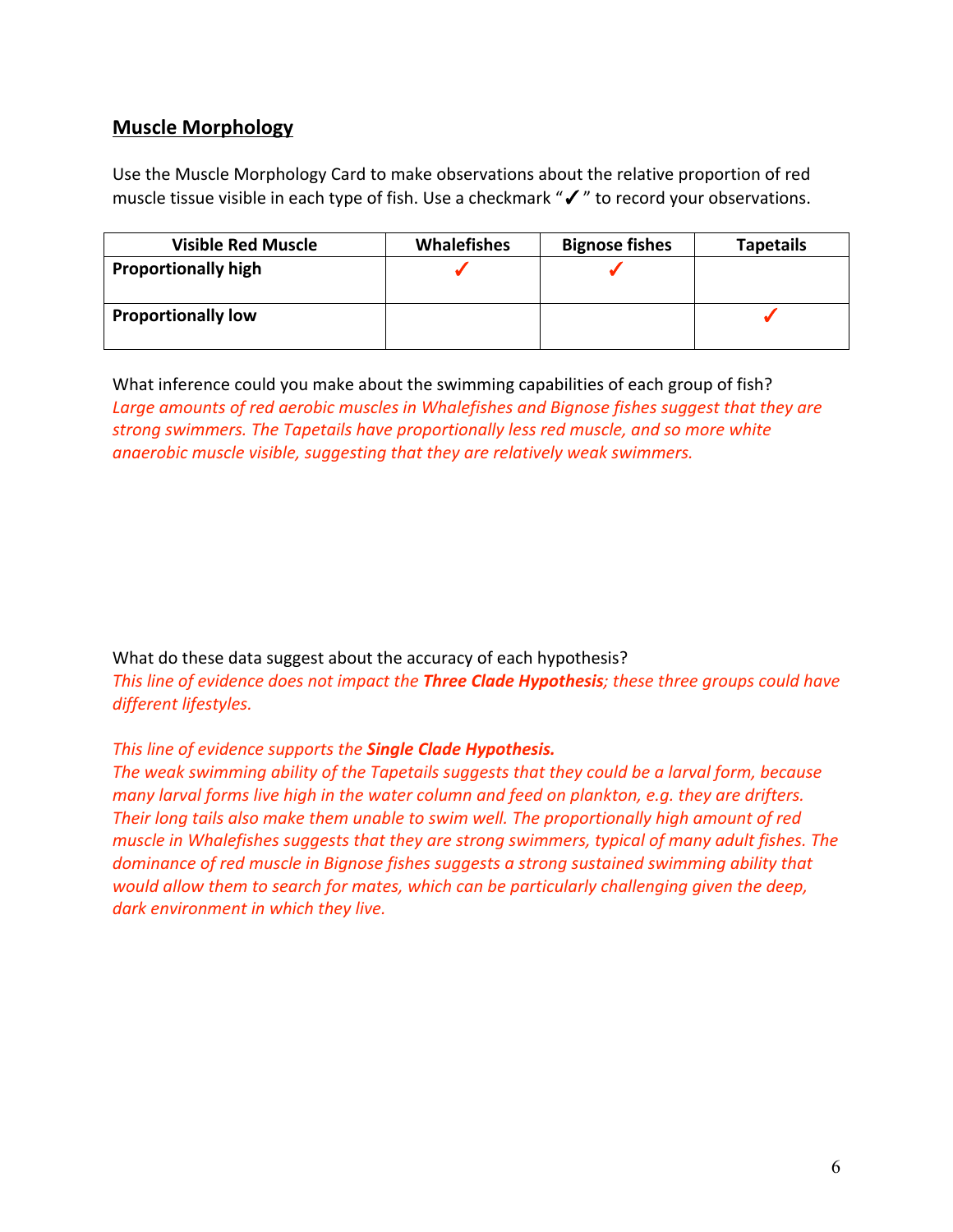# **Gill Arch Morphology
– Looking
for
transitional
specimens**

Use the Gill Arch Morphology Cards to make observations about the structures and locations of specific features in the gill arches of these fishes. In the table below, record whether each specimen has a **tongue** or no tongue; the **orientation of the bone** (horizontal, vertical, or the angle from horizontal); and the **shape of the gill rakers** (e.g. thick or thin, forked or conical, smooth
or
toothed).

| Feature            | Specimen 1      | Specimen 2    | Specimen 3      | Specimen 4            |
|--------------------|-----------------|---------------|-----------------|-----------------------|
|                    | Whalefish       | Tapetail      | Young Whalefish | Young Whalefish       |
| Tongue             | no tonque       | tonque        | tonque          | no tonque             |
|                    |                 |               |                 |                       |
| Bone 1             | vertical        | horizontal    | at $10^0$ angle | at $45^{\circ}$ angle |
|                    |                 |               | from horizontal | from horizontal       |
| <b>Gill Rakers</b> | thick, conical, | thin, forked, | cannot          | thick, conical,       |
|                    | toothed         | smooth        | determine       | toothed               |

Is it possible to order the specimens in a way that shows a transition from a larval form to adult (e.g.
Tapetail
to
Whalefish)?
If
so,
list
the
specimens
in
the
order you
suspect
represents
how they
would
develop.

Yes. The changes in the features support a transition in the following order (from larva to adult): *Specimen
2
– Specimen
3
– Specimen
4
– Specimen
1.*

What do these data suggest about the accuracy of each hypothesis? *This
line
of
evidence
does
not
impact
the Three
Clade
Hypothesis.*

*This
line
of
evidence
supports
the Single
Clade Hypothesis. Both
of
the
transitional
specimens have
structures
that
show
a
change
from
Tapetail to
Whalefish.*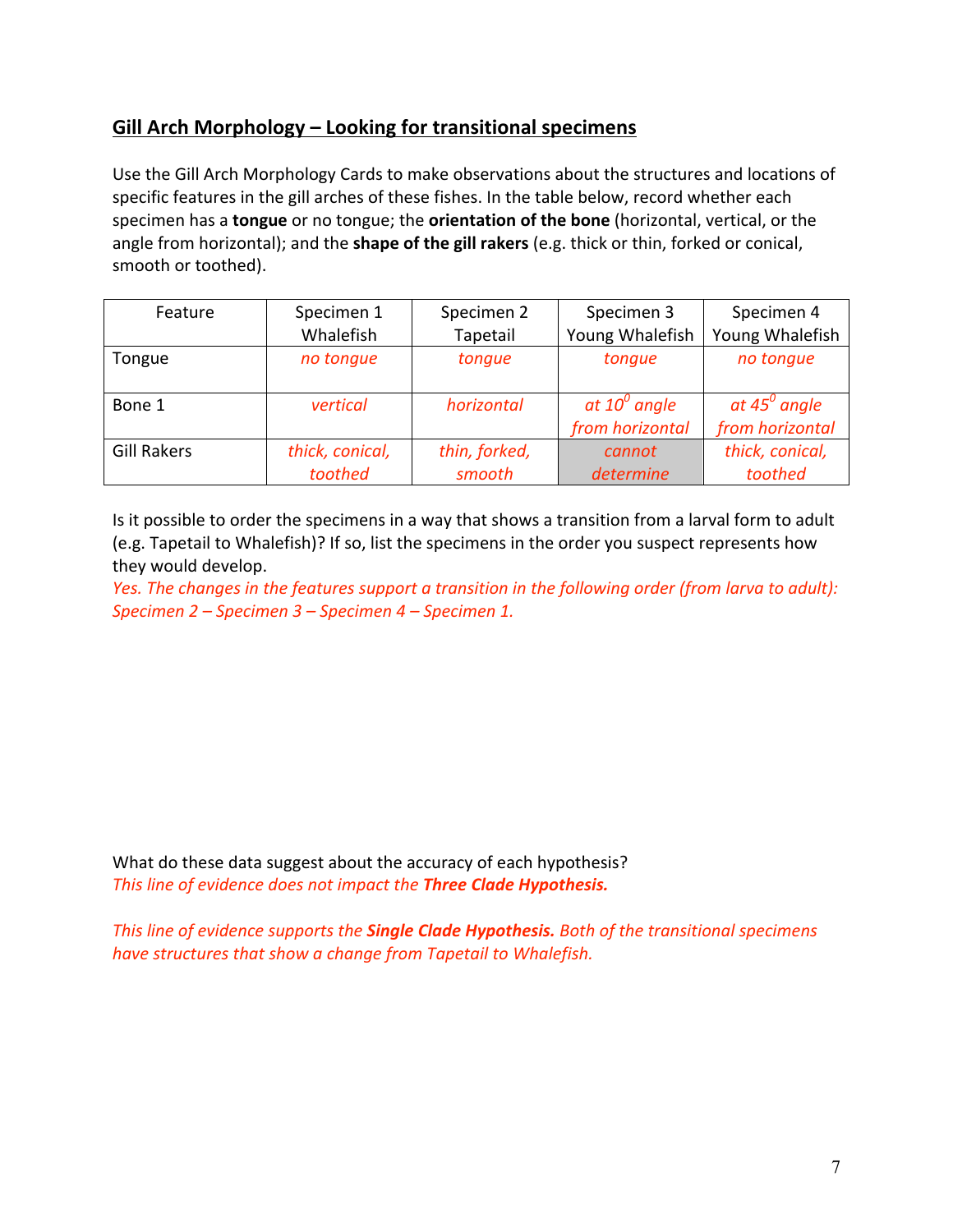# **External
Morphology
Revisited**

#### **Summary
of
Observations**

*Tapetails
(larvae),
Whalefishes (adult
females)
and
Bignose
fishes
(adult
males)
have
very*  different anatomy. Larvae tend to live in the upper 200 meters of water and have large eyes for finding food and navigating in the light. Adults live in deep water where sunlight does not *penetrate,
and
so
do
not
rely
on
vision
to
navigate.*

What inferences can you make about how the fishes are related? What do these data suggest about
the accuracy
of
each
hypothesis?

Students should be able to use the different lines of evidence to claim that the **Single Clade** Hypothesis is best supported from the morphological data. It appears that the three fish groups are members of the same clade but represent the male, female, and larval forms. This is an example of extreme metamorphosis from larva to adult and sexual dimorphism.

What other lines of morphological evidence would you seek in order to further test the two hypotheses? *Answers
will
vary.*

What
new
questions
should
be
explored? *Answers
will
vary.*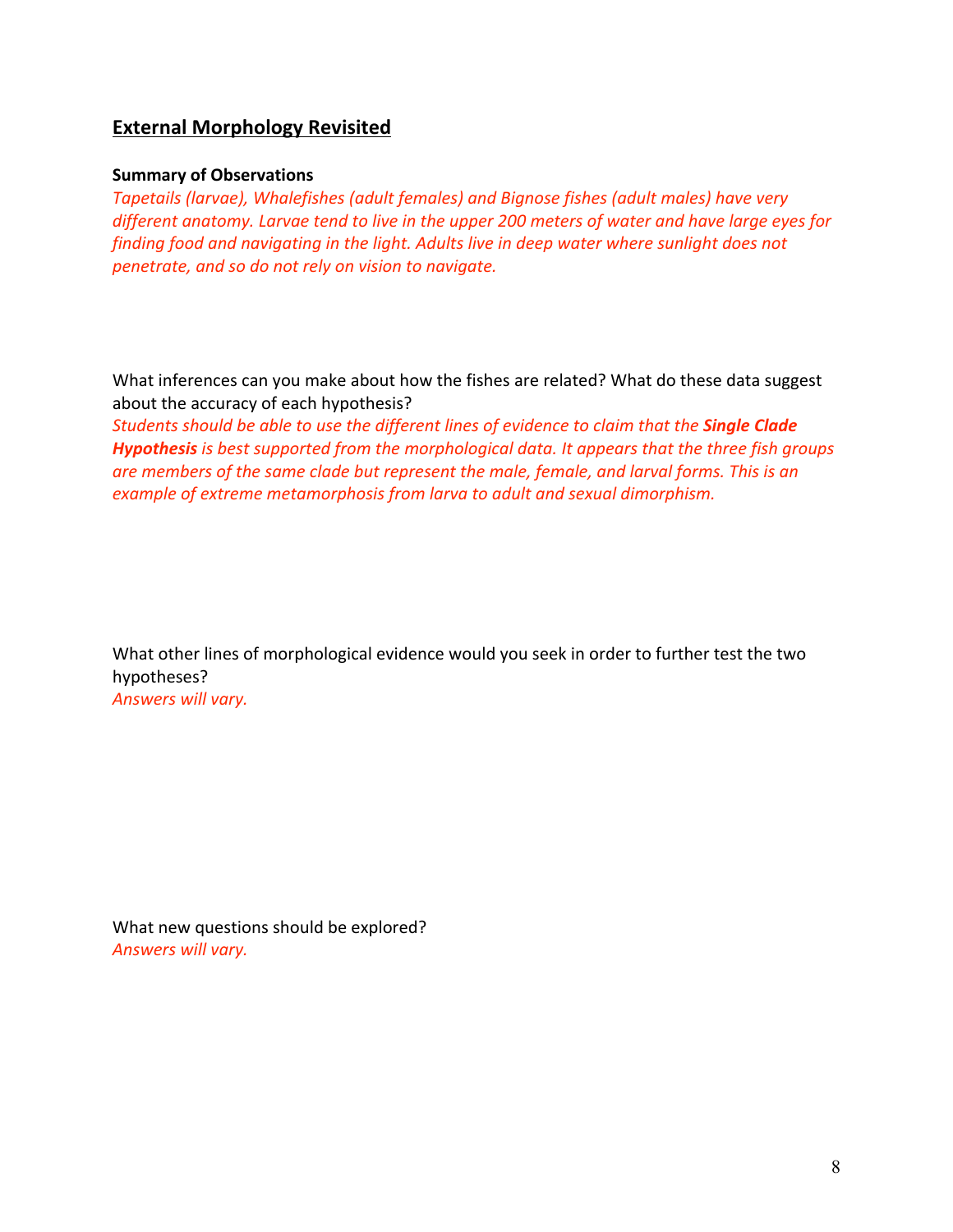### PART V - Testing Hypotheses – Using Phylogenetic Trees

# **An
Exercise
in
Tree
Interpretation**

Phylogenetic trees are another line of evidence that can be used to test hypotheses about the classification
and
evolution
of
organisms.
Before
looking
at
the
real
fish
phylogenetic
data, practice
your
skill
at
tree
interpretation
using
the
two
below.

Which
tree
best
supports
the
Three
Clade
Hypothesis? *Tree
Two*

Which
tree
best
supports
the
Single
Clade
Hypothesis? *Tree
One*

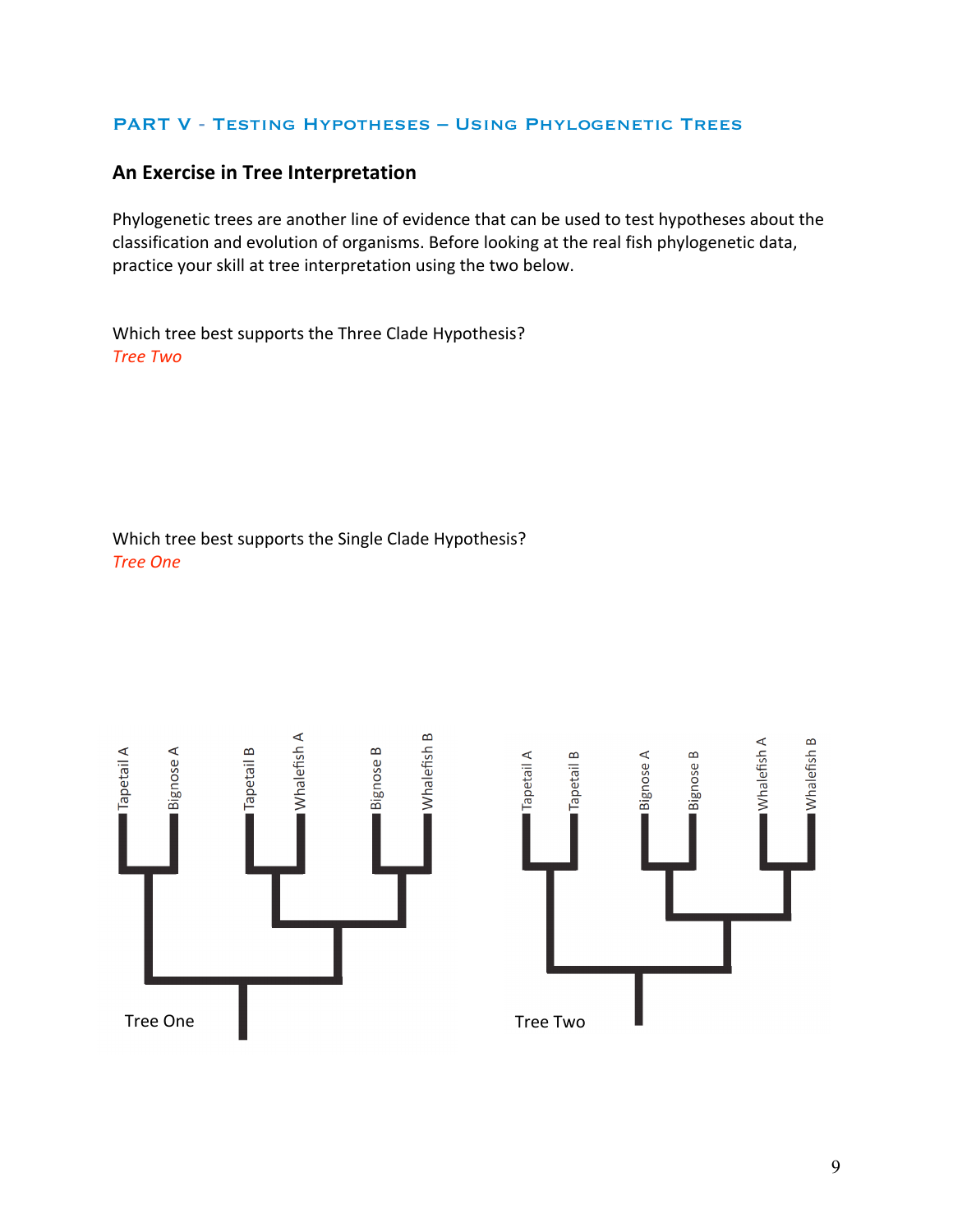### PART V - Testing Hypotheses – Using Phylogenetic Trees

# **Phylogenetic
Trees**

The
following
is
a
real
phylogenetic
tree
based
on
ribosomal
DNA.
Create
a
color‐coded
key
for each of the fish groups; Whalefishes, Bignose fishes, and Tapetails, and then use the Deep Sea Specimen Key to identify each fish species in the tree by color.

*NOTE:
Outgroups
include
Bigscale
Fishes/Ridgeheads,
Redmouth
Whalefishes and
Red
Velvet Whalefishes
(these
groups
are
not
true
Whalefishes).*



Maximum Likelihood tree based on partial 16s ribosomal DNA sequences. Numerals beside internal branches indicate bootstrap values (only 50% and above are shown) based on 1000 replicates.

Look closely at the patterns that appear on the tree. Which hypothesis does this tree best support?